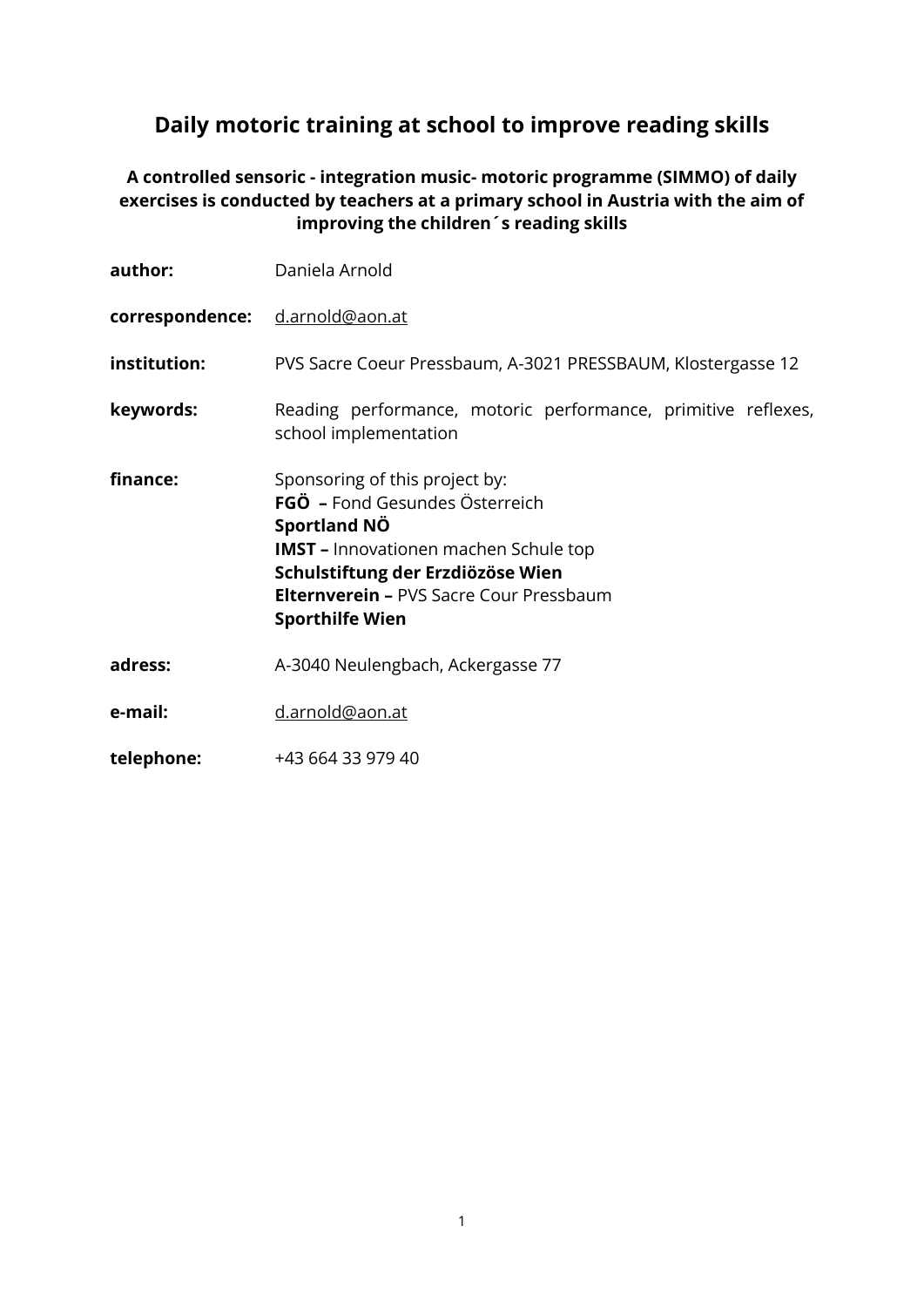## **Abstract**

The SIMMO programme is designed to reveal the full potential of each pupil by regular training of their motoric competences.

The project is implemented over a period of 2 years among the entire student body of the PVS Sacré Coeur primary school (274 pupils, aged 5 to 11) and investigates to what extent motor function exercises performed daily (15 minutes) under their teacher's supervision have an effect on the reading performance. The exercises are designed to be just as suitable for performance in the classroom. Principles lay down for the advancement of neurophysological development.

The results exhibit statistically significant improvements across the board, mostly to a high statistical significance, both in terms of reading performance and the behavioural variables. While previous literature suggests that the correlation between the Head Righting Reflex and Reading is prevalent, the present study rather indicates a highly significant correlation (.348) between rhythmic movements and reading.

The findings of the study, i.e. of the daily practice of SIMMO, serve as guidance to a full scale implementation of the programme into the regular and systematic schooling procedure.

## **Introduction**

Learning and behavioral disorders can be detected regardless of a person's intelligence. These disorders are often related to motor incoordination and a postponed complete development of the sensory system. As previous research has shown, a successful academic career at school is directly linked with motoric maturity[1]. Austrian school teachers do not receive much training in that context. A healthy motoric development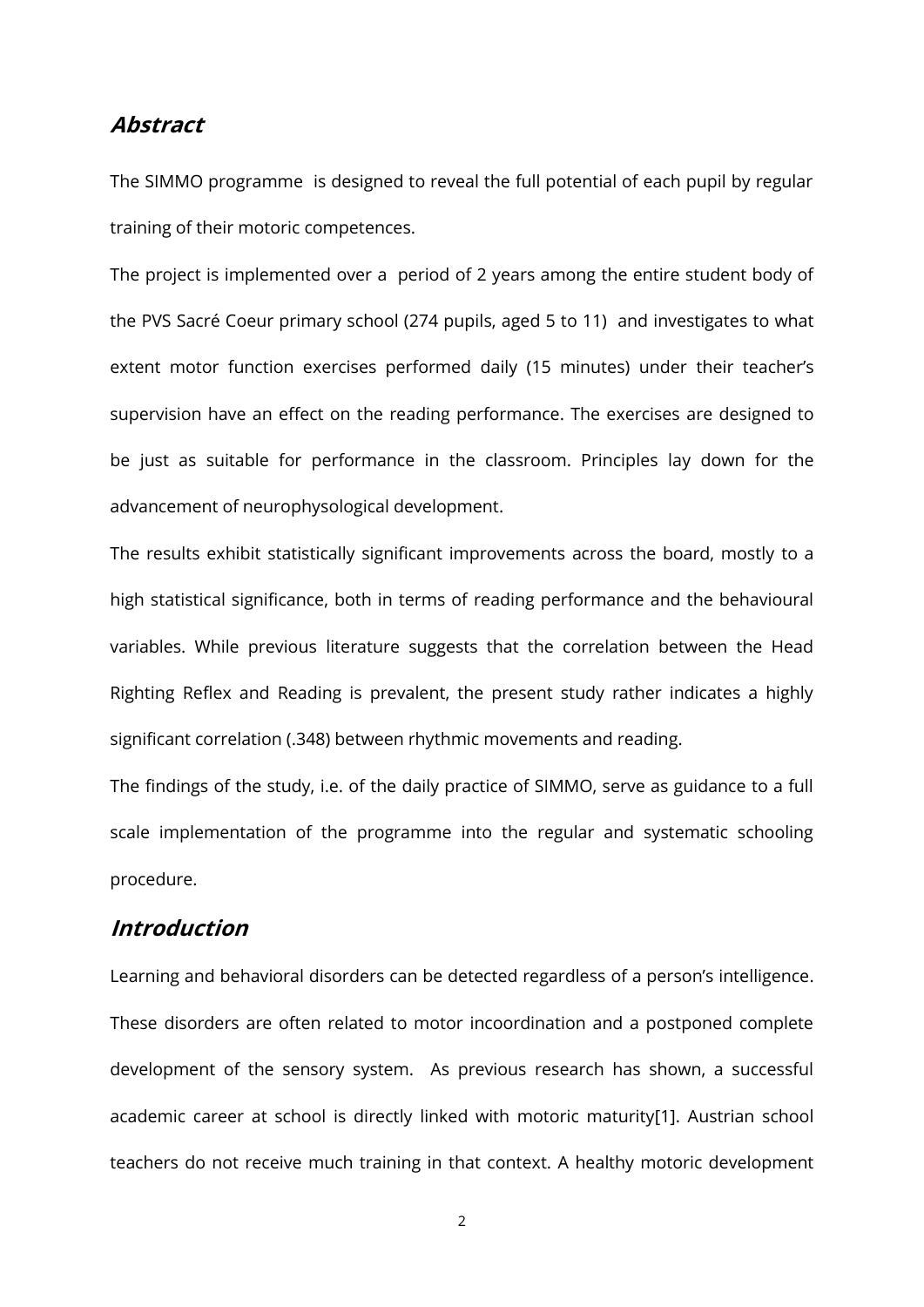will allow children to perform better at school and master the tasks given by the education system more easily.

Severe changes in a child's lifestyle or direct environment seem to influence its neurophysical development. These influences are evident in enduring primitive reflexes, the absence of basic motoric coordination and sensorial development. These could be witnessed in children not being able to balance on one leg for 5 seconds or not sitting at the table in an upright position.

As so-far used pedagogic concepts are decreasing in their success rate and teachers are overwhelmed by managing the variety of talents in their classrooms, new concepts need to be proven in their effectiveness. Teachers of Austrian schools mention that the learning achievement is decreasing due to the stress and exhaustion felt by the children[2]. The low performance is found in the poor reading performance across Austria's schools. According to the PIRLS-Test in 2011 20% of children attending primary school do not meet the expectations for their reading performance in Austria[3].

The body of thought behind SIMMO builds up to a high extent on the idea of being more productive to invest in children early in life than to remediate disadvantages later on[4]. Within the pedagogic context the public debate includes arguments about the interconnection of movement and learning. While a debate about movement and learning as such exists in a pedagogic context, it needs to be held more in terms of causality.

## **Starting position**

The PVS Sacré Coeur Pressbaum is a catholic private school located close to the border of Lower Austria and Vienna. During the school year 2014/15, which is the time frame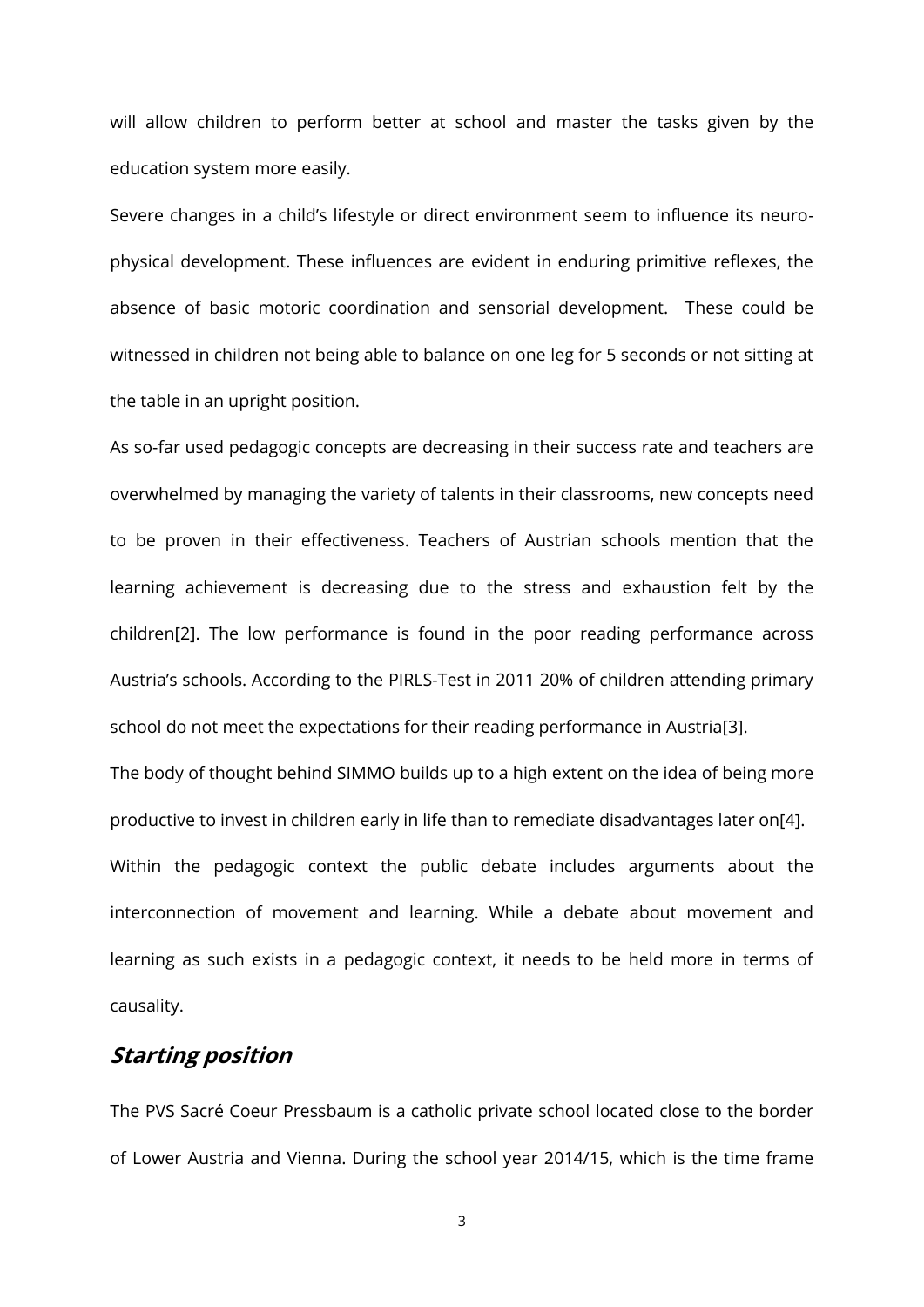relevant to this investigation, the primary school holds 13 classes. Four of them are integrated classes and two are multiple age classes. Out of all 13 classes 95% of the pupils grew up with German as their mother tongue.

Holding a high education level themselves, the parents frequently have a high expectation in their children and their academic performances. Sentences like "My child could perform better if it made greater efforts at school" are familiar to many children. The understanding of the parents that learning and behavioural difficulties are connected to an unhealthy motoric development is not given. Therefore the project also intends to integrate the parents as an important anchor and supporter.

### **Goals of SIMMO**

SIMMO is designed to reveal the full potential of each pupil by regular training of the motoric basic competences. The project investigates to what extent motor function exercises performed daily (15 minutes) under teacher supervision would have an effect on reading performance of the pupils.

One prevalent question besides the causation of movement and a successful performance in reading was the actual ability to integrate such exercises into the everyday life of a school. More precisely the difficulty was the coordination with normal classes, as the primary school ends midday and therefore an issue with time management was given.

Besides defining the set-up for the project, the concrete goals aimed at the children's performance regarding:

- Reading skills
- Motoric basic competences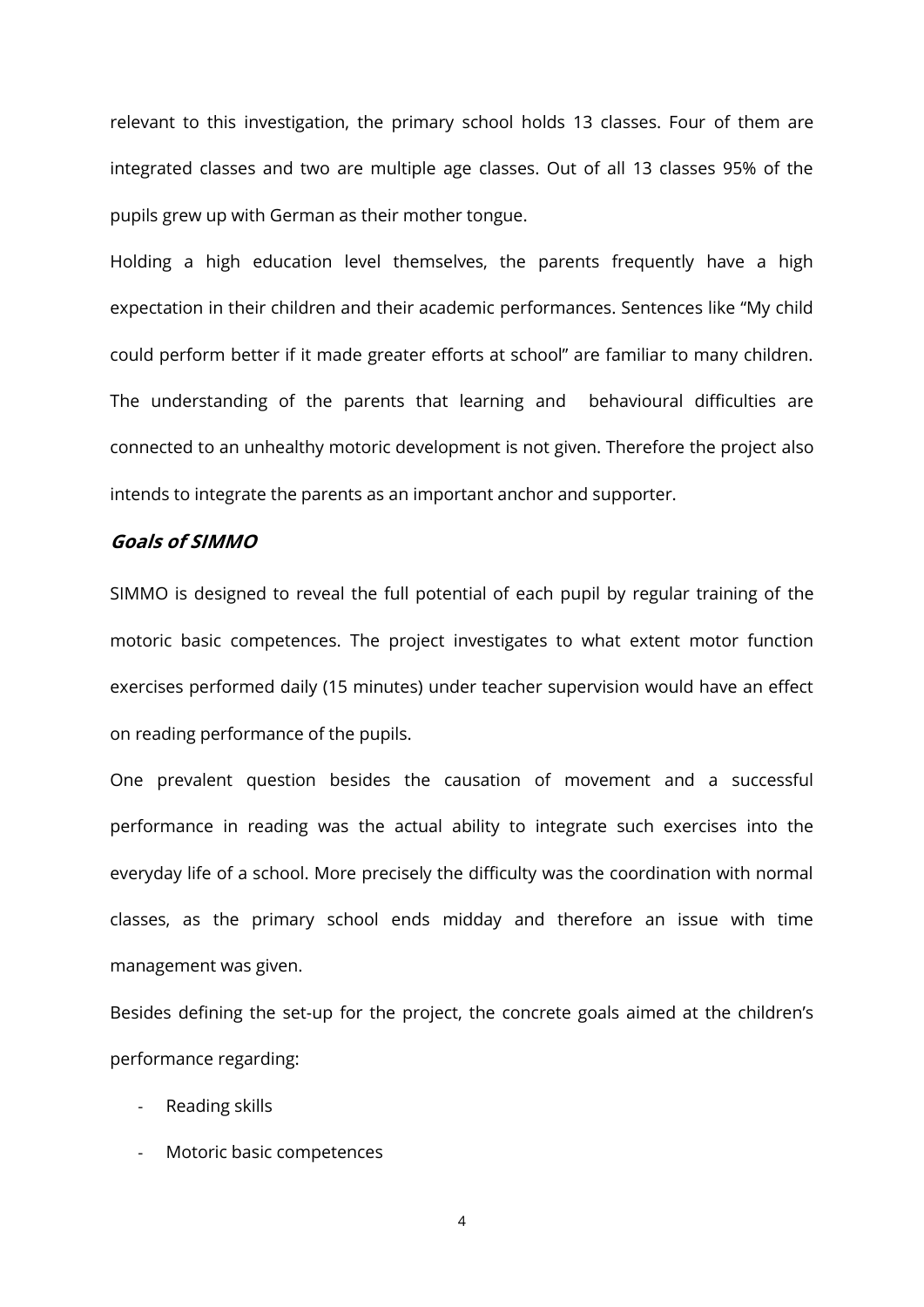- Concentration and attention
- Impulse control
- Professional involvement of the teacher body and their training

## **Implementation of SIMMO**

The SIMMO project was implemented among the entire student body of the PVS Sacré Coeur primary school. The exercises are designed to be just as suitable both in time effort and space requirement for performance in the classroom.

The teachers were trained in advance and informed verbally and in writing of the purpose of the project. There is a wide range of exercises (made available in book form). Some of the exercises are performed with music in the background, they are given fanciful animal names, have playful elements, but there is a set procedure. Principles lay down for the advancement of neurophysological development (picking up on ideas put forward by Svea Gold and other neurophysiologists) formed a cornerstone of the project.

The project mainly evolves around a regular training. The training is composed of several exercises which are particularly designed for the specific age group of 5-11. The training necessitates the teachers' active involvement and special training beforehand. After these conditions are fulfilled it is up to the teachers to consequently follow up with these instructions:

- (1) Five motoric exercises to be undertaken four times a week inside the classroom. These exercises could be done at a time preferred by the teacher.
- (2) Four motoric exercises to be undertaken in the gym at every start of the sports education lesson.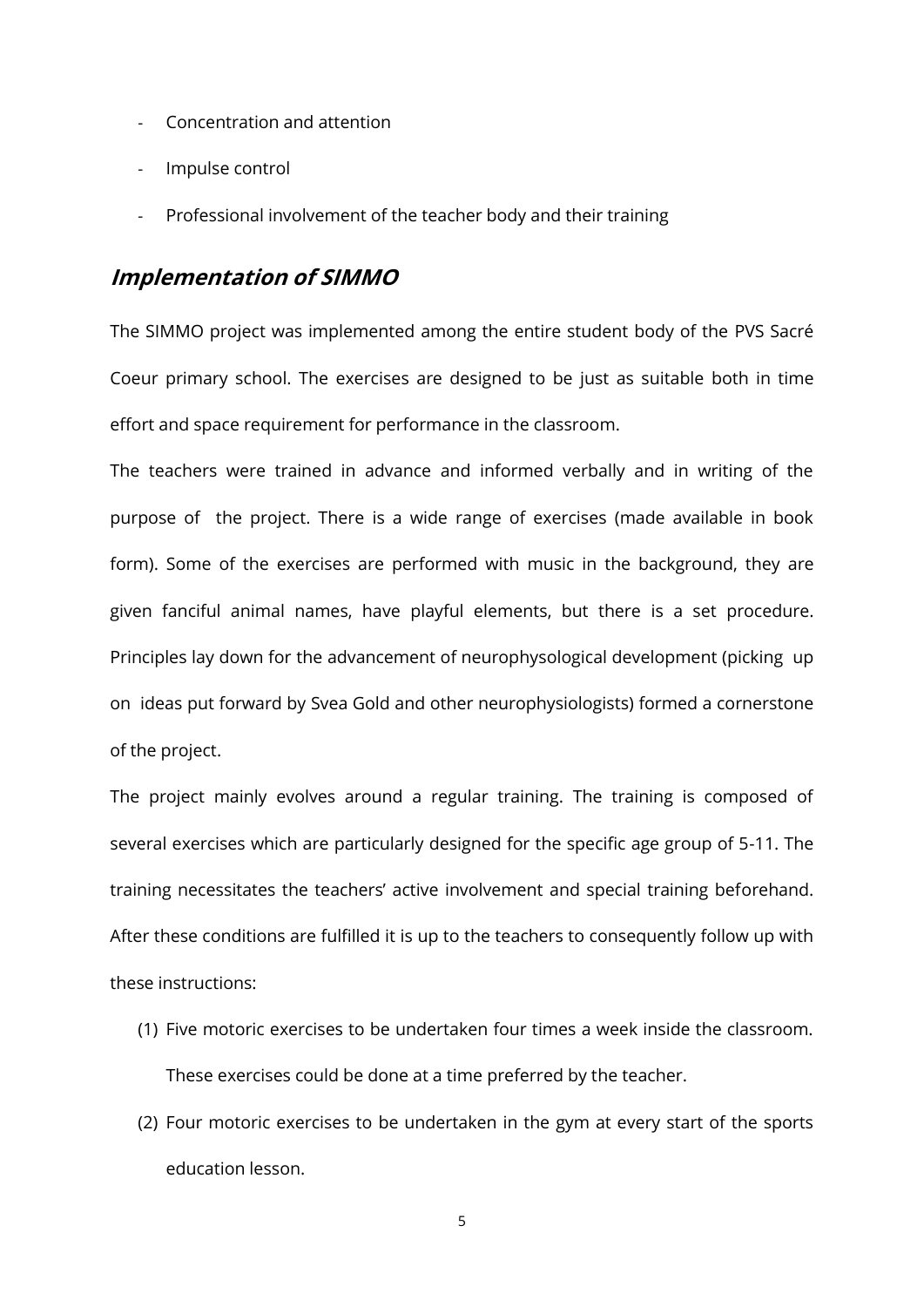(3) Two exercises were given as homework and were to be done on a daily basis[5].

## **Supporting Measures**

### **Index card**

Every exercise is related to a specific animal. The animal version has the function to not only motivate the children, but also to show them that talents vary and are different in every person. Each animal is given an index card which helps the teachers. The children will learn to identify the exercise by seeing the animal and therefore time efficiency is ensured. Besides the animal layout is better suitable for the age group.

#### **SIMMO-song**

For an additional support and as a motivational factor specific music was composed. The music represents a kind of alarm to catch the children's attention and indicates that it is time to do their exercises. The music is designed to be easily remembered and therefore functions as an additional motivation and helps to create a community feeling.

### **Home exercises checkup**

As mentioned before all children are supposed to do two exercises daily as their homework. Every child is given exactly the same exercises for homework. The alteration of exercises is in the time frame of one to two months, depending on the difficulty of the motoric exercises. The implementation of these motoric exercises is monitored by the teachers in a special checkup paper designed like a board game.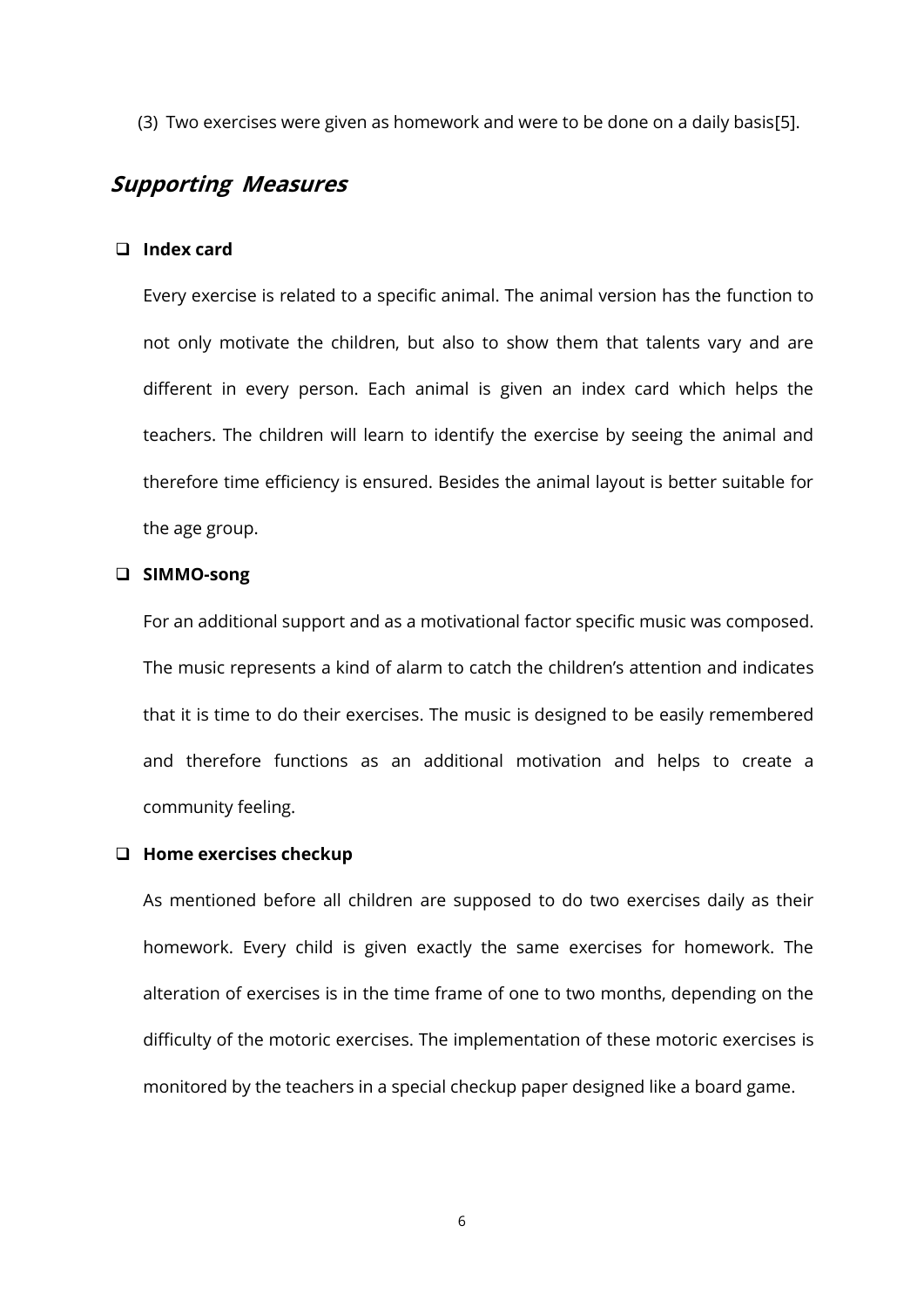#### **Testimonial**

To further gain acceptance of the participants, including parents and teachers and as a marketing measurement the Junior European Champion in rock climbing, Georg Parma, was chosen as a testimonial.

## **Evaluation**

Each of the following was tested at the beginning (September 2014) and again at the end of the project (June 2016):

#### **Reading performance**

As assessed by the partially standardized tests normally used in schools nationwide to monitor performance at different ages.

#### **Behaviour**

Teachers were given an informal list and asked to judge pupils´ behaviour regarding their concentration, attentiveness, conflict avoidance, participation in class, ability to wait, willingness to get quickly down to work, completing tasks on time, as well as their handwriting, organization of their exercise books and general tidiness.

#### **Current level of motor function**

the tonic neck reflex, jumping jack, the tonic labyrinthine reflex backwards, the tandem gait forwards and backwards, rhythmic movement, jumping sideways back and forth, standing on one leg and the shape of the fist.

#### **Social variables**

Gender was noted at the beginning; because it was an homogenous group of pupils, all of them attending private school, there was considered to be little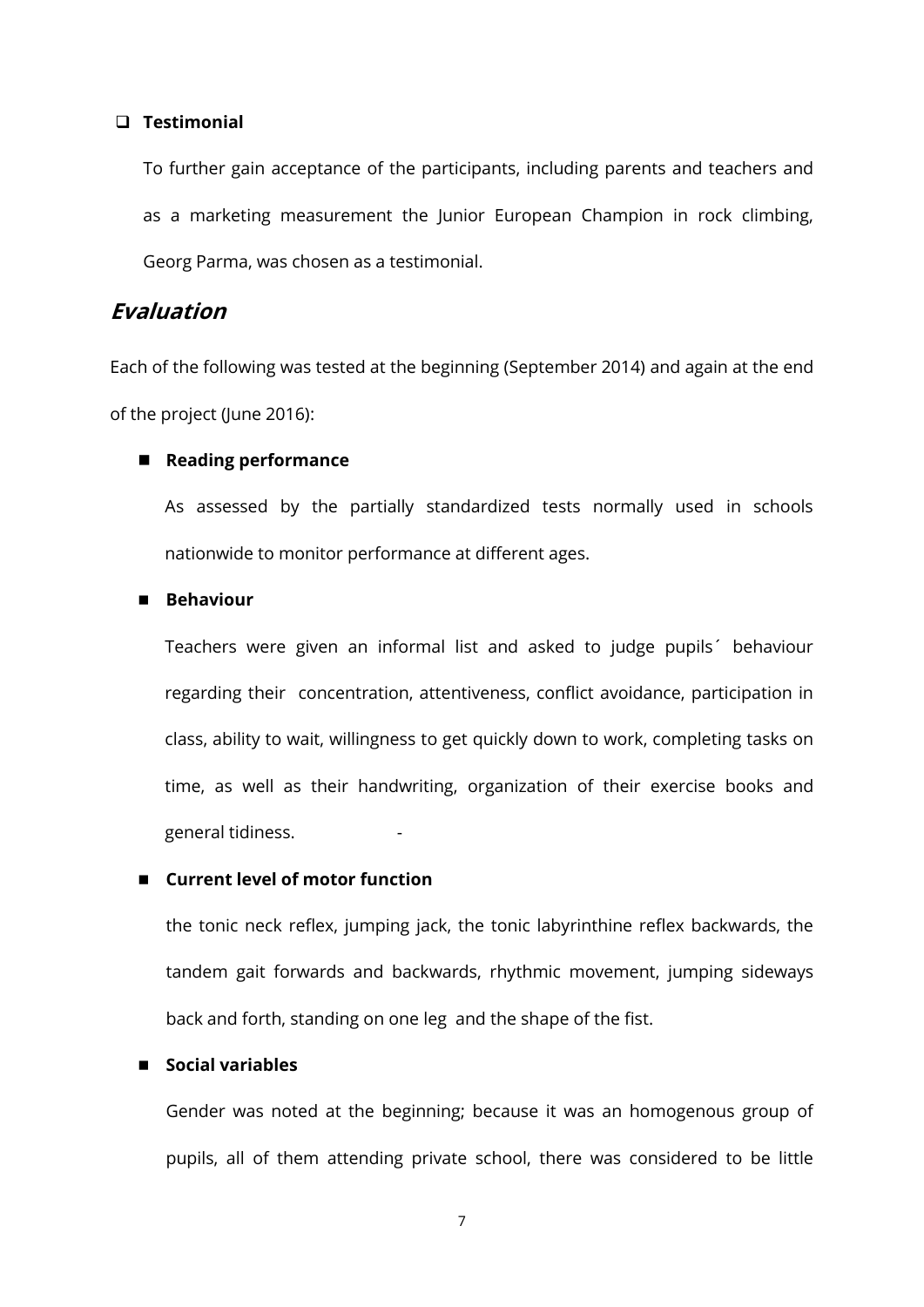relevance in including social variables. In addition it was noted whether music or sports activities were pursued outside of school, as these are seen as a supplementary support measurement.

Other important areas like auditory or visual processing, physical asymmetry or viewpoints of the parents could not be part of the project due to restricted resources in time and finance.

### **Classification**

The project investigated the difference in performance depending on the gender. Out of the total of 274 children the gender distribution was the following: 56% were male and 44% were female.

Furthermore, two additional points might be of relevance: First, the data of the 12 children with special needs are not shown separately. Second, it is important to mention that the majority of children receives additional support measurements above Austrian average. These include the facts that 70.8% of the children are given breakfast every day and 63.2% of them learn to play a musical instrument at an external institution. On average 27.2% of the pupils aged 6 to 10 play a musical instrument as a study conducted in Vienna in 2012 shows[6].Also regarding the intake of daily breakfast the PVS Pressbaum is above average. Another study conducted in Vienna in 2013 reports that only 60% eat breakfast in the morning[7].

## **Results**

The final evaluation in June 2016 showed statistically relevant improvements across the board, mostly to a statistically highly significant degree, in terms of motoric readiness, reading performance and the behavioural variables.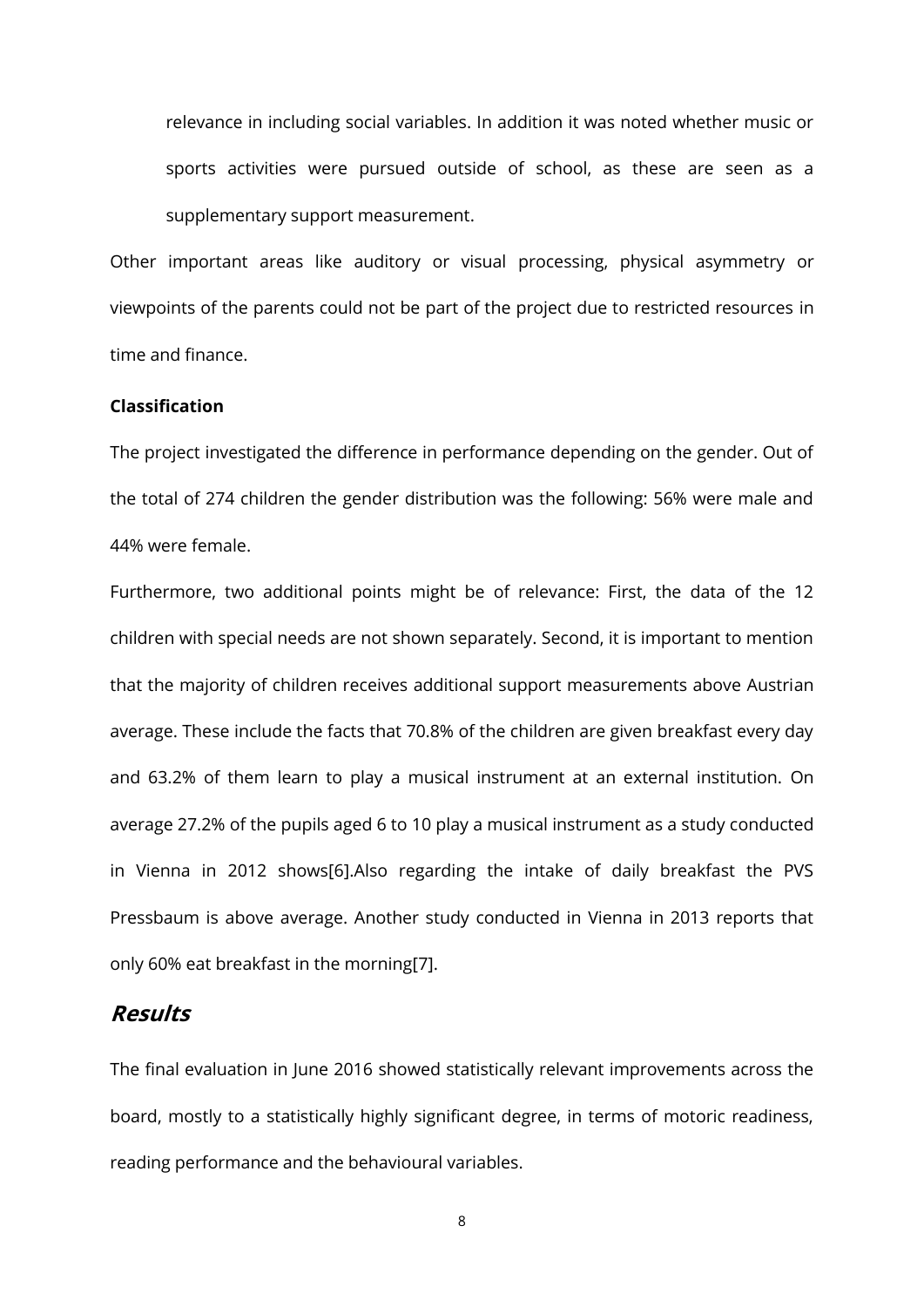### *Motoric Readiness*



Some of the results will be shown in the following:

Fig. 1: Frequency of occurances of the Labyrinth Headrighting Reflex (N=171)

As Figure 1 shows the labyrinth headrighting reflex improved significantly among all children, regardless their age.

While previous literature suggests that the correlation between the Head Righting Reflex and reading is prevalent, the present study rather indicates a highly significant correlation (.348) between rhythmic movements and reading in 2016. At this point it is noteworthy to mention that the correlation between the head Righting reflex and reading is not significant. Furthermore, we find that the coordination of arms and legs (.401) and standing on one leg (eyes closed) (.30) are highly significant correlated to a good reading performance.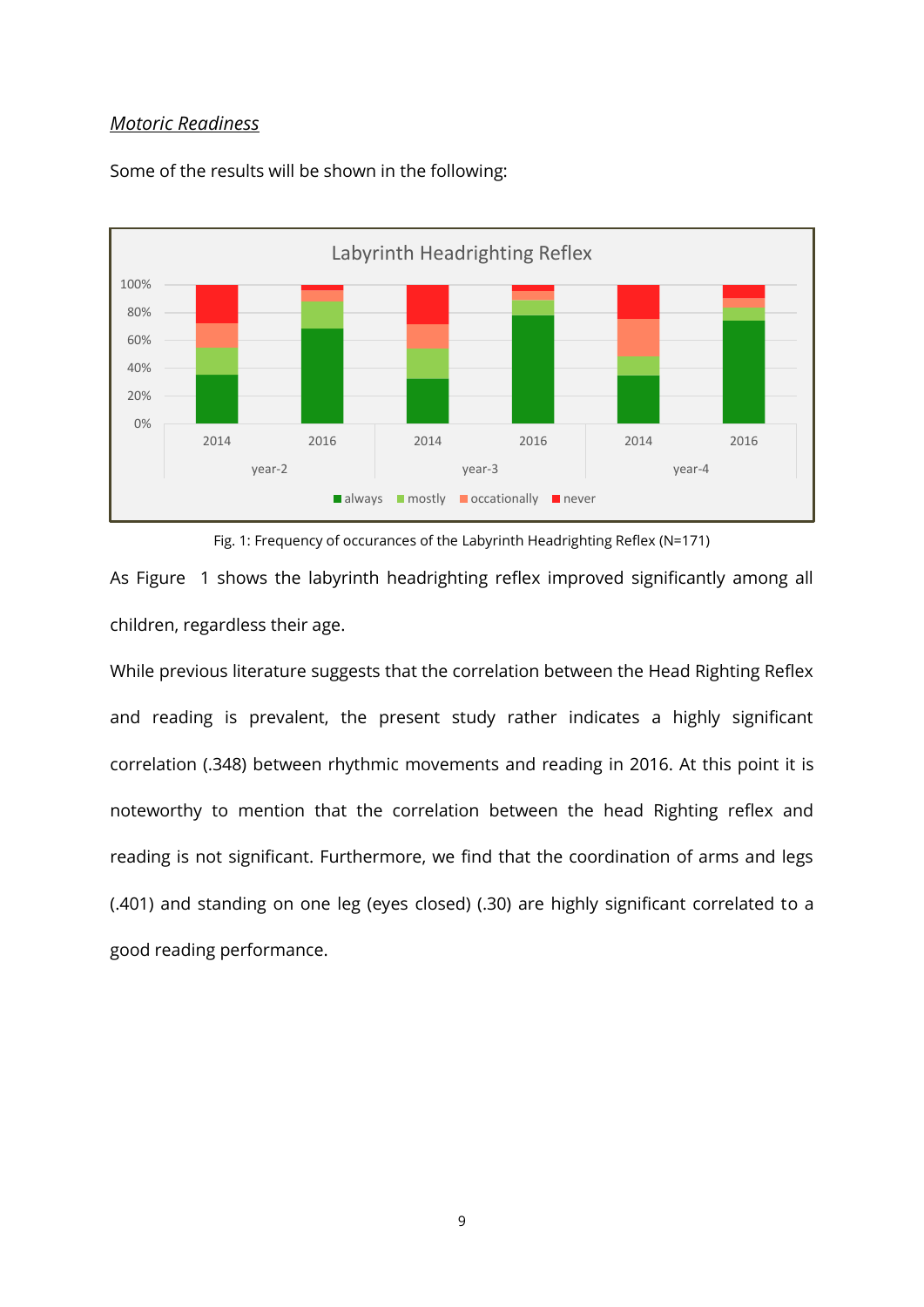

Fig. 2: Jumping Jack (N=171)

Figure 2 shows one example for the improvement in motoric competence. A correct performance of the jumping jack exercise was defined by the following variables: (a) continuance in rhythm, (b) coordination of extremities and (c) continuance of the leg movement.

All variables are tested with a contingency table and showed highly significant (p=0.00) improvements. The correlation after Kendall TAU-b is - rhythm: .47, coordination: .41 and leg movement: .491.

The statistic evaluation shows that the correlation between the reading competence and the correct performance of the jumping jack is highly significant. The focus hereby is on the rhythmic execution and correct arm and leg coordination.

The results are reaffirmed by the fact that the children, who show absolutely no improvements in their jumping jack performance, could not enhance their reading performance. Despite them not improving in their jumping jack performance, they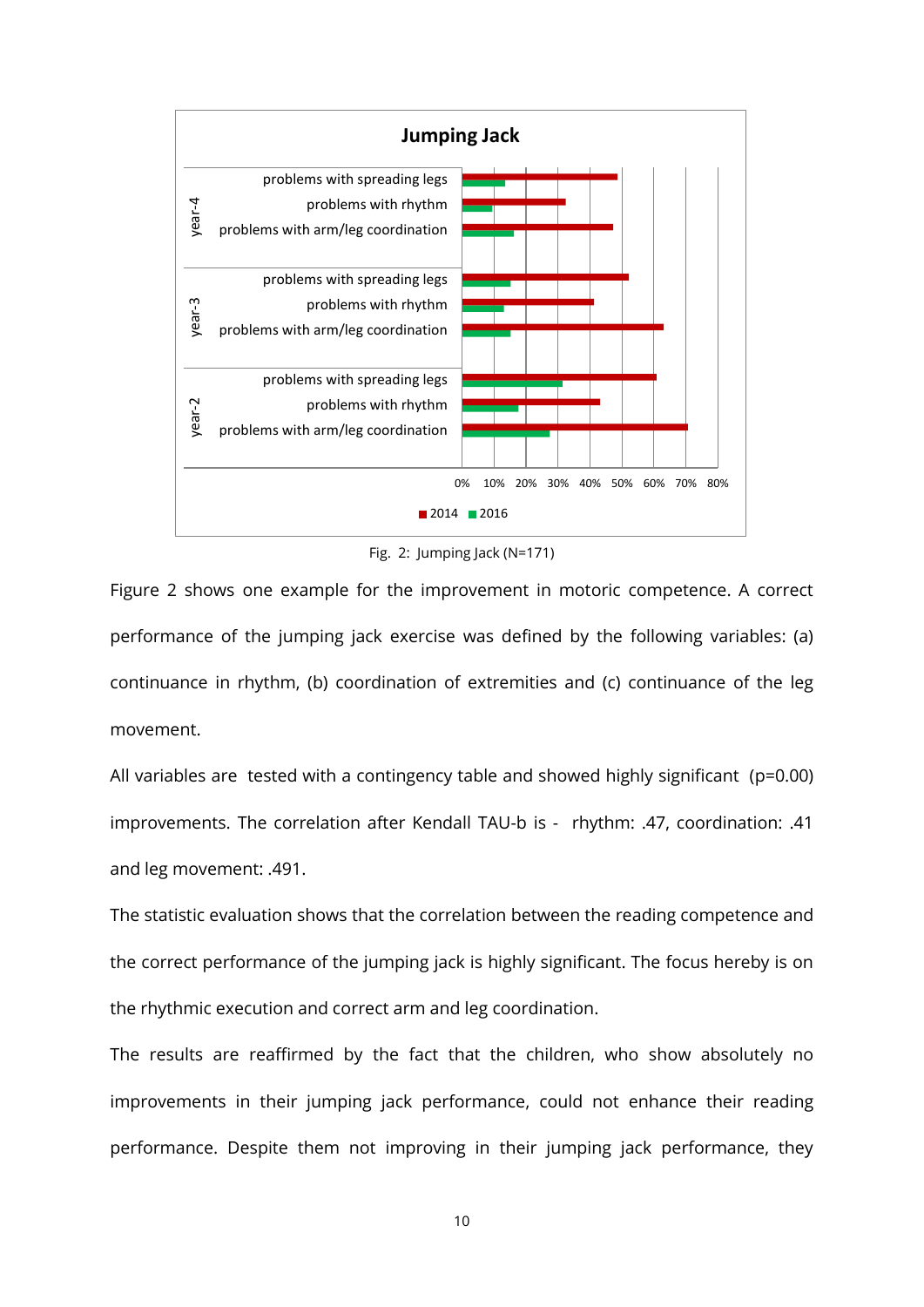might have achieved higher results in other motoric exercises. This observation indicates that the improved reading performance is correlated with an improved jumping jack performance. It furthermore leads to the following research question to be investigated in prospective projects. How can children be helped to improve their rhythmic performance in motoric exercises in order to ultimately perform better at reading?



Fig. 3: Jumping sideways (age and gender standardised test; N= 171)

MOMO-Motoric tests are used to measure the motoric performance of children according to their age and gender group. The tests show how well children cope in certain motoric situations. Within the SIMMO project two specific exercises were chosen to be tested. One is called "jumping sideways" and is performed under time pressure. The test is used to indicate how well the motoric performance is developed. The results are highly significant to suggest how well the children will cope with motoric exercises necessary to master everyday life[8].

Figure 3 shows that in all age groups the children's performance improved.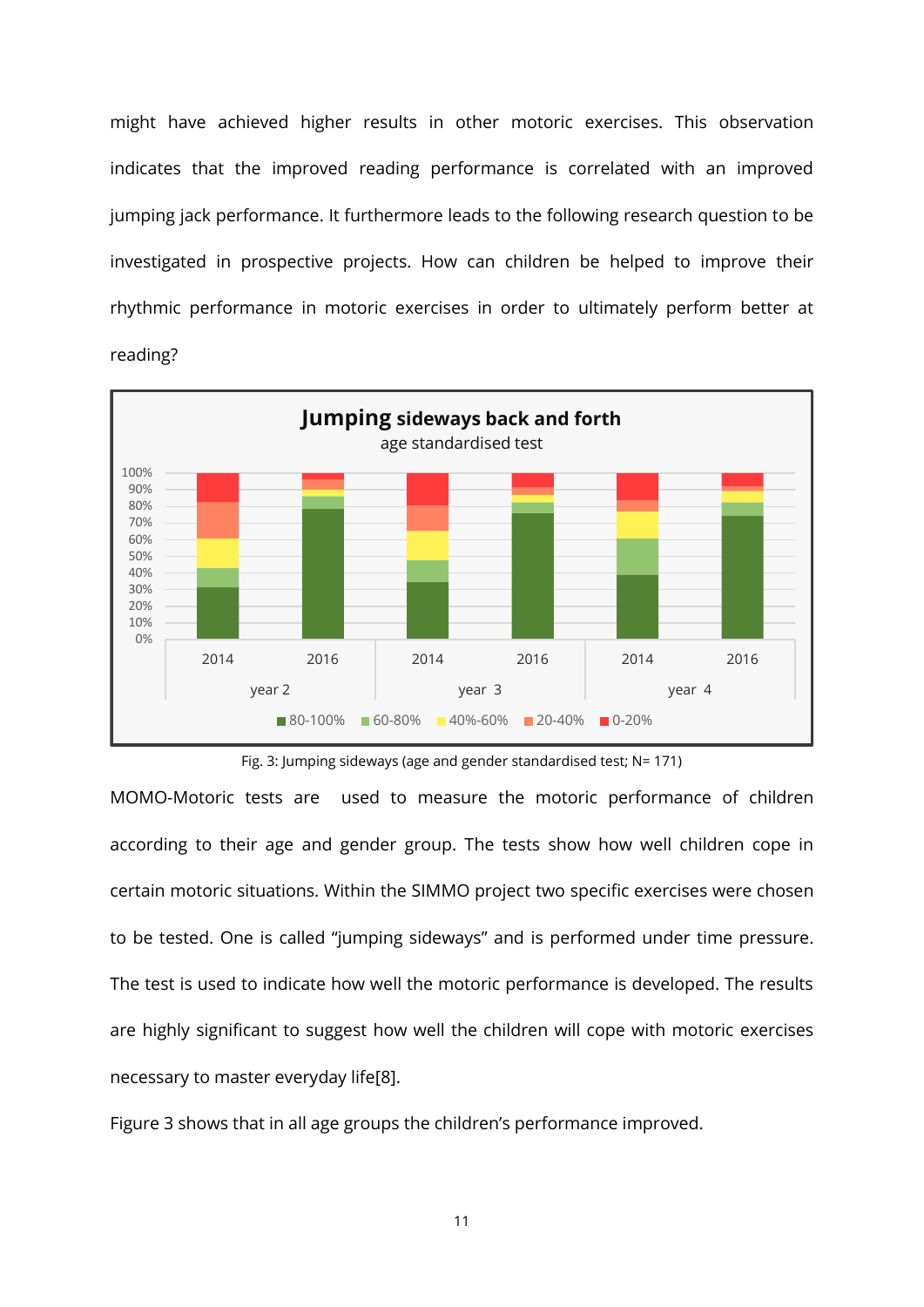The project furthermore focussed on eight specific motoric problems. This motoric coefficient was composed of: rhythm and arm-leg coordination of Jumping Jack, foot before foot, looking ahead and compensatory movements of the gait forward and backward.

As at the beginning of the project in 2014 the male participants had more problems than the female, the project aimed to equalize the troubles of both genders. As Figure 4 shows the project fulfilled its task in (a) reducing the motoric problems among both male and female participants and (b) to approximate the males' performance to their female counterparts. Both genders were tested to have foremostly 0-2 motoric problems in June 2016. This represents an improvement to the majority of males having 3-7 motoric problems and the females having 2-5 motoric problems in September 2014.



Fig. 4: Motoric coeefizient in male and female 2014/2016

### *Behavioural Variables*

In order to measure the behavioural performance an online survey was developed. Therefore, teachers were given the opportunity to evaluate the following 11 aspects of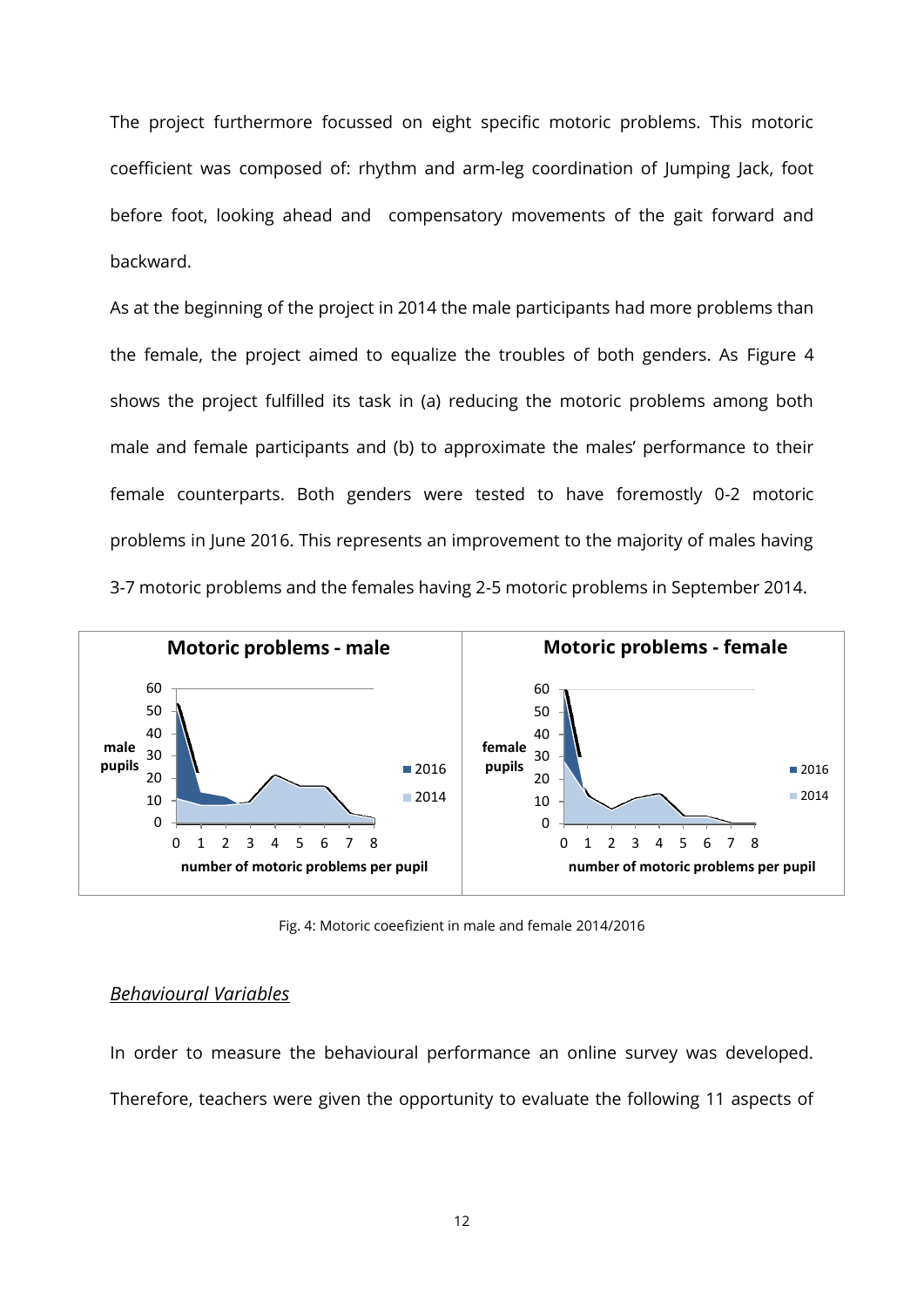each child's behavioural performance. These included (1) ability to wait, (2) general tidiness, (3) get quickly down to work, (4) concentration, (5) completing tasks on time,

(6) attentivess, (7) conflict avoidance, (8) follow rules, (9) participation in class,

(10) organisation of exercise and (11) handwriting.

The survey is based on the subjective evaluation of the teachers. Definitions and standardised rating scales of the 11 behavioural aspects were not given. Every teacher had the chance to give their subjective opinion and evaluation.

The online survey was conducted at the start (September 2014) and at the end (June 2016) of the project. In every one of the 11 aspects the results show a highly significant improvement.



Fig. 5: behavioural questionaire**,** (classification of absolute values, N=148)

### *Reading Performance*

In order to evaluate the reading performance of each child, the Salzburger reading evaluation (also called SLS) was used. The test asks pupils to read content-wise easy sentences in a concrete order as fast as possible. After the reading of a sentence the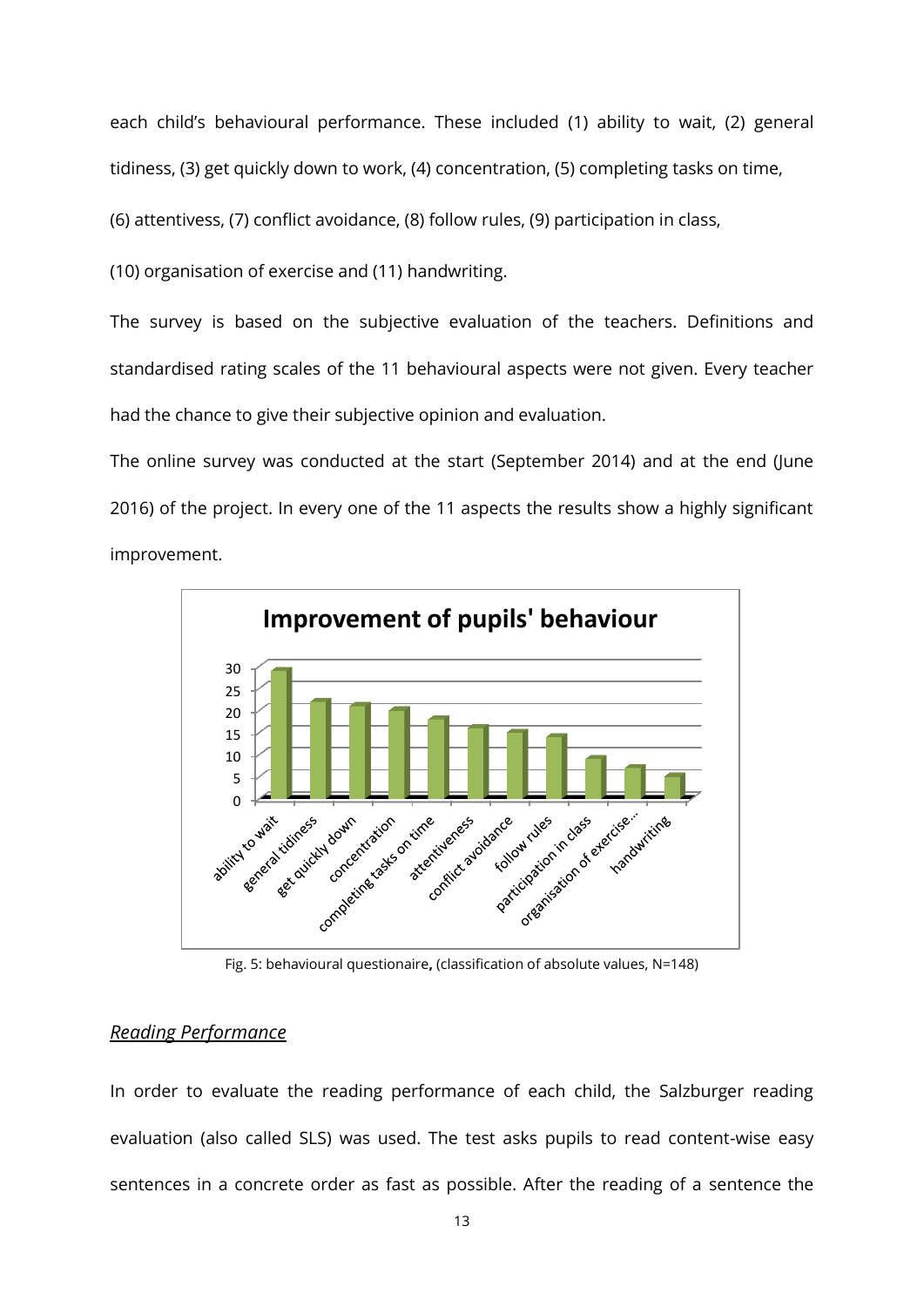child needs to state whether the sentence is correct content-wise. The test focusses on the basic ability to read rather than the understanding of the text itself.

In order to evaluate the performance within the reading test the LQ-variable (Reading Quotient) is taken into consideration[9].

As the reading test is a simple version, focussing on the ability to read itself, the author is aware that only partial aspects of reading performance are tested. However, due to this reading test's (Salzburger reading evaluation) high validity and reliability the author considers this test to be suitable for this specific project.



Fig. 6: T-Test measuring reading performance - year 4 (N=56)

The reading performance in year 4 raised highly significant, as shown in figure 6.

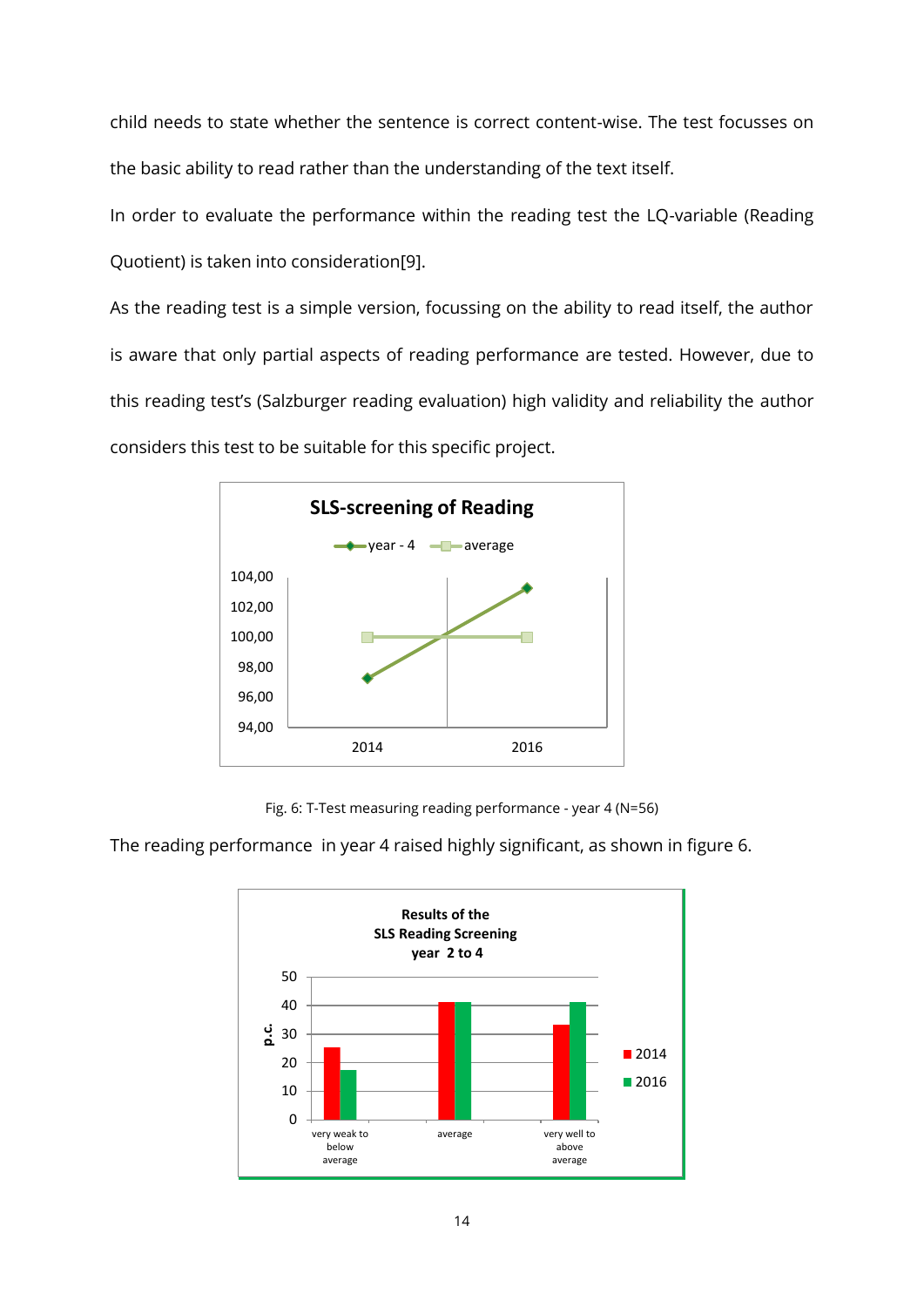#### **Figure 7: reading performance** in SLS-groups

As Figure 7 indicates the results of 24% of the participants performed in the SLS in September 2014 were either very weak, weak or below average. The evaluation scale reaches from very weak, weak, below average, average, above average, well and very well. In Mai 2016 the negative results decreased to 18% whereas the positive results increased from 31% to 41%.

## **Lessons learned**

Throughout the implementation of the project, the author realized that not only the precise, regular and correct conduction of the exercises were necessary for a successful outcome, but also the interpersonal interaction.

#### **Motivation of leading personnel**

Throughout the two years, 2014-2016, the motivation and involvement of the school's headmaster Doris Gattermeyer MA were extremely helpful. Through the support of the school's principal and her identification with the project she managed to pass her energy and motivation on to the teachers. The principal was reachable at any time to answer questions and help with issues.

#### **Active and continuance involvement of the teaching personnel**

Furthermore, an intensive involvement and training of the teachers was necessary. The teachers were informed beforehand about the basic information, their tasks within the project and the expected improvements for both – them and the children. Throughout the duration of the project several pedagogic conferences and training sessions were held. These included theoretical and background knowledge about the connection of movement and learning performance and allowed for teachers to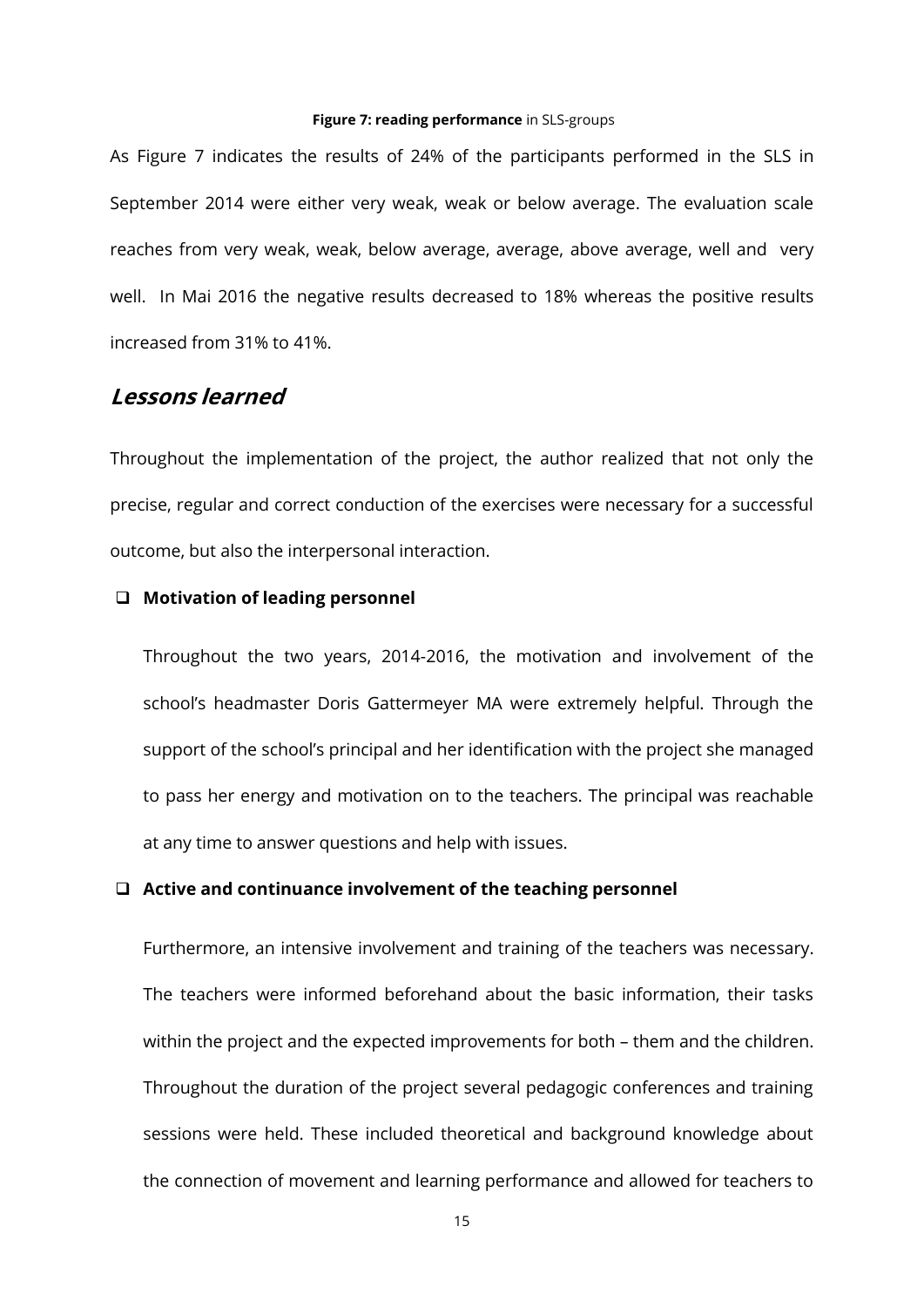ask the project leader questions directly whenever they occurred. The aim of these conferences were to establish a good communication basis.

### **Target group suitable layout**

The project deemed it worth to adapt the layout suitable for children of the age 5- 11. Especially the project's implementation based on animal and comic figures seemed to have helped to motivate the children. The whole project evolved around a story talking about the talented animals ("Talenttiere") and the superman-like figure of Simmolino. The story facilitated the children to memorize all the exercises and made the execution of the project vivid.

## **Difficulties and Challenges**

Throughout the implementation period of the project several difficulties and challenges were detected:

### **Space problem in the classrooms**

The classrooms did not provide enough space for around 25 children to conduct some exercises laying on the floor. This problem could not be resolved throughout the entire project and needs further reconsideration.

### **Regularity of conduction of exercises throughout the entire academic year**

Despite the high commitment of the teachers at the beginning, the execution of the exercises either lacked regularity or the exercises were not exchanged often enough. The project undertook several measurements, such as continuous conversation with the teachers and more intense involvement of the principal, in order to ensure the regular execution of the exercises. However overall the execution fell below its intended regularity by 15 – 50%.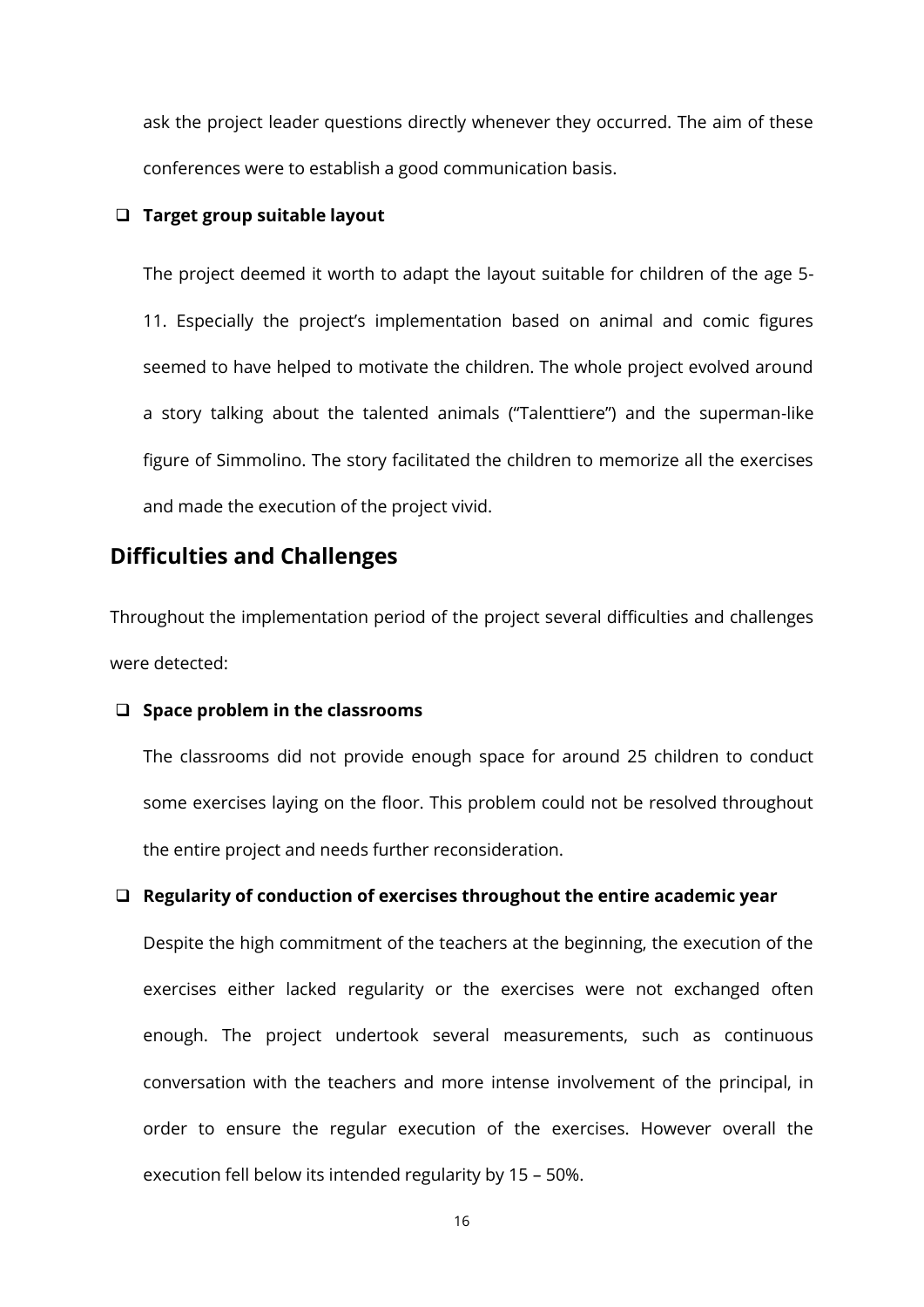#### **Monitoring of correct execution of exercises**

Another issue represented the monitoring of the correct execution of the exercises. Repeatedly teachers reported to be insecure about the correct execution of exercises and about what to focus when guiding the children. To overcome these issues the project undertook monthly meetings and established personal mentoring for the teachers.

### **Documentation of frequency of execution of exercises**

At the beginning of the projects teachers were instructed to document the frequency of the execution of the exercises. However, it turned out that every class filled out a report missing some information.

#### **Active involvement of the parents**

The project was based on a continuous and open communication between all groups involved. By these parents, teachers, the principal, sponsors and children are meant. However, among the parents only limited involvement could be registered. Further inclusion and help from the parents could lead to an even more enhanced outcome of the project.

## **Conclusion and Outlook**

The findings of the study, i.e. of the daily practice of SIMMO, serve as guidance to a full scale implementation of the programme into the regular and systematic schooling procedure. Moreover, they allow for future projects to be implemented successfully at other schools. Already institutions such as pedagogic universities of Lower Austria and the private catholic university of Krems integrated SIMMO in their curricula.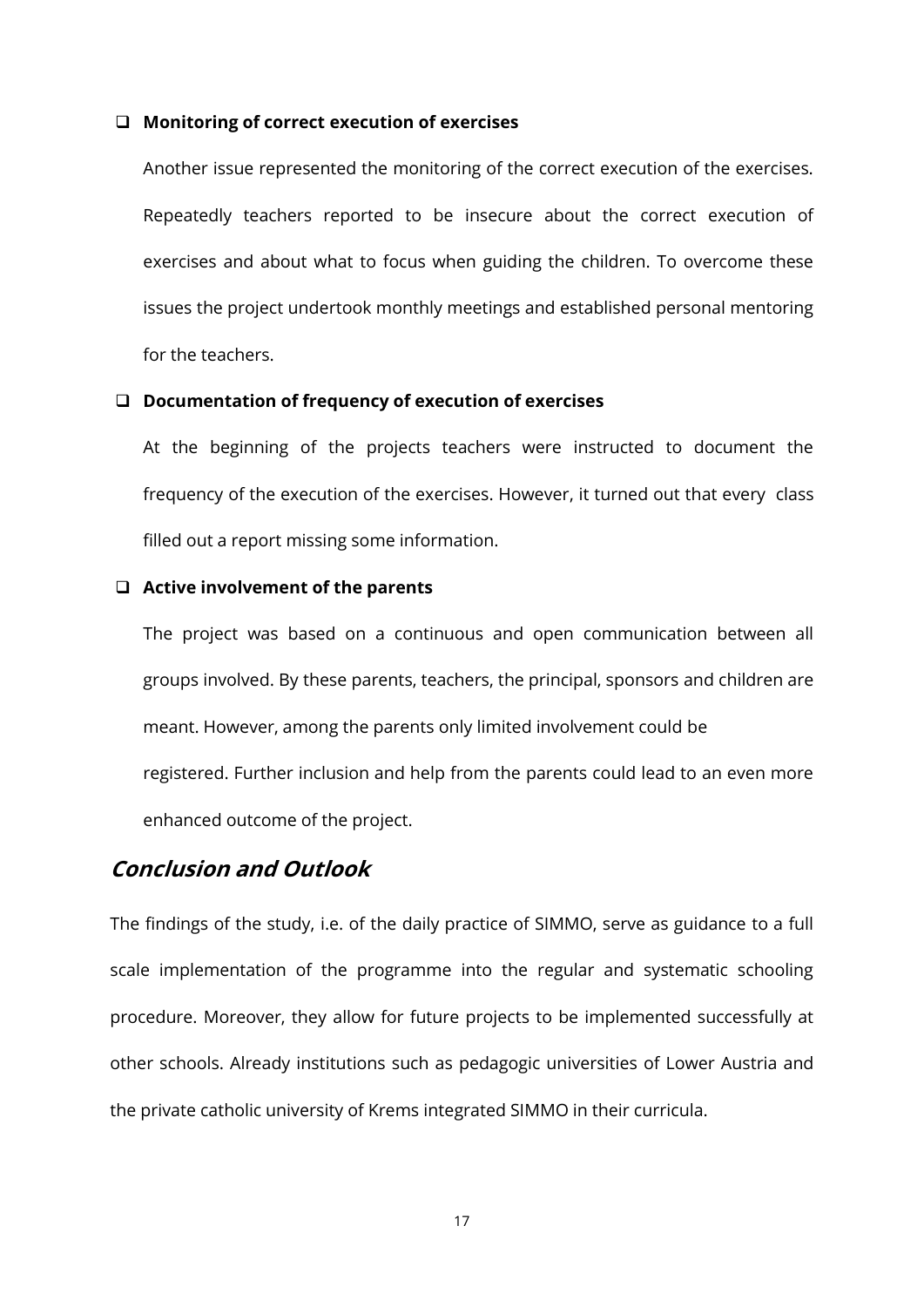In prospective projects it will be interesting to concretise the program of SIMMO according to resent neurological research. The more in-depth analysis of the project arises some questions, which need to be handled in a wider context.

SIMMO was performed at a private school with an overal homogenic socio-economic level among the pupils. It therefore did not function as a remedy for disadvantaged children. Witnessing the catching up of basic motoric and sensoric skills within its context leads to the economical interesting field of dynamic complementarity. An investment in early childhood increases the skills and allows for a higher return for society in the future[10].

An interesting question therefore is whether such early investments as among others reflected in the SIMMO project are not only returned in improved sensomotoric, learning or behavioral aspects, but are also more economically efficient on the long term.

In this context SIMMO might facilitate for such training programms being recognized in the polical field as a highly effective investment in the skills of the next generation.

## **Acknowledgements**

My thanks and deepest gratitude goes the following persons who were in the one way or another contributed to make this project possible:

Doris Gattermeyer MA, principal of the primary school PVS Sacré Coeur Pressbaum, who gave me the opportunity to do this wonderful project, which also helped me in doing a lot of research.

Dr. Sigrid Graumann-Brunt for providing openly her wide knowledge and great competence in SPSS and statistical analysis in order to analyse all the SIMMO data.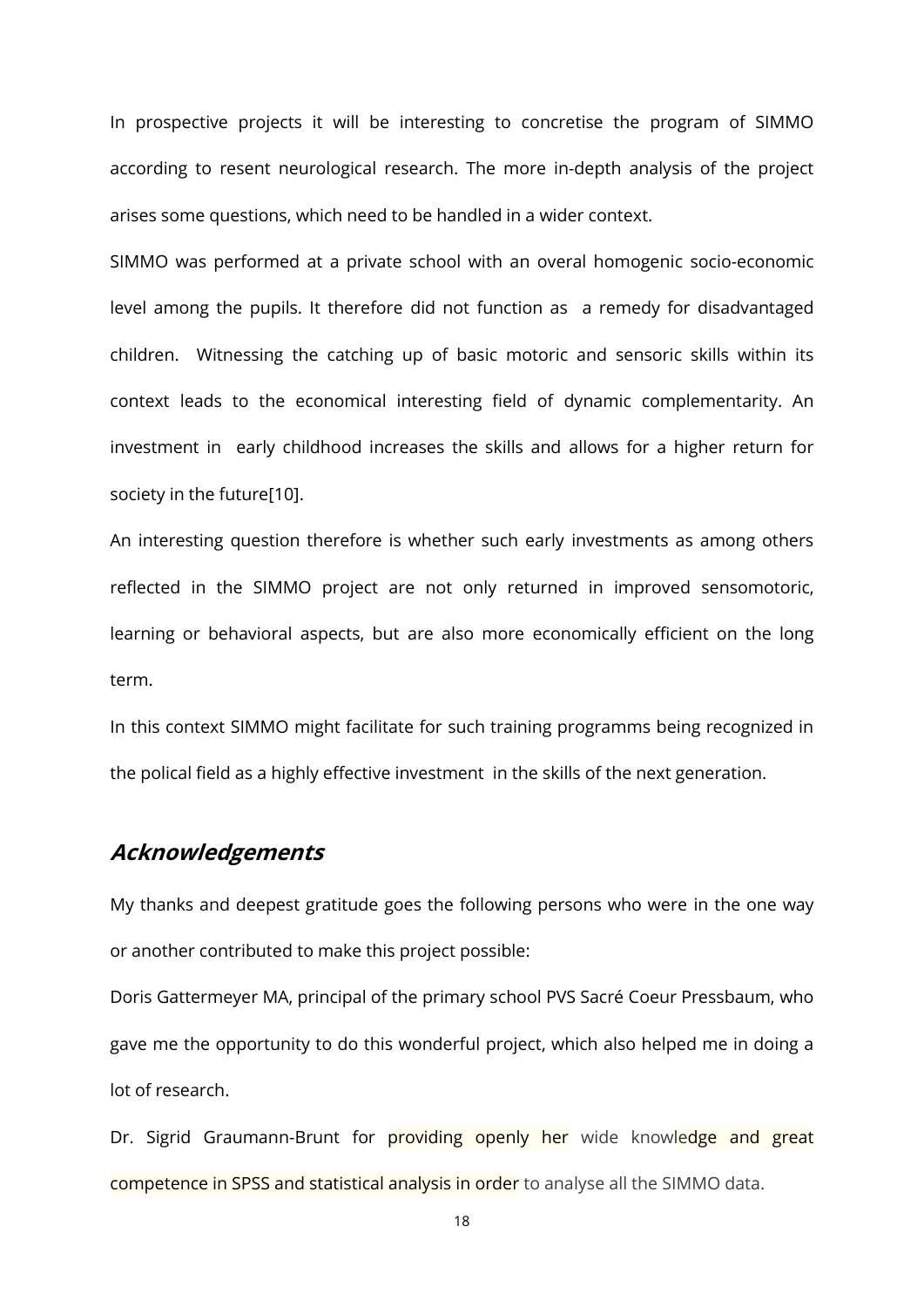Monika Schreiner for good and structured work, her power of observation and precise computer work during the testing periods

Georg, Sebastian and Viktoria Arnold, who helped me with the making of the excel graphs, the project homepage [www.talente-bewegen.at](http://www.talente-bewegen.at/) and the Online Questionaires

## **References**

[1] [Leisman](https://www.ncbi.nlm.nih.gov/pubmed/?term=Leisman%20G%5BAuthor%5D&cauthor=true&cauthor_uid=27252937) G, [Moustafa](https://www.ncbi.nlm.nih.gov/pubmed/?term=Moustafa%20AA%5BAuthor%5D&cauthor=true&cauthor_uid=27252937) A., [Shafir](https://www.ncbi.nlm.nih.gov/pubmed/?term=Shafir%20T%5BAuthor%5D&cauthor=true&cauthor_uid=27252937) T. Thinking, walking, talking: integratory motor and cognitive brain function. Accessed 2017 Jan 14. URL:

<https://www.ncbi.nlm.nih.gov/pmc/articles/PMC4879139/>

[\[2\] Hochmuth G. Störende Schüler treiben Lehrer ins Burnout . DiePresse 24.Okt.2014](file:///C:/Users/arnoldda/Downloads/%5b2%5d%20Hochmuth%20G.%20%20Störende%20Schüler%20treiben%20Lehrer%20ins%20Burnout%20.%20DiePresse%2024.Okt.2014%20Accessed%202017%20Jan%2014.%20URL:%20%20%20%20%20%20%20%20http:/diepresse.com/home/bildung/schule/3880112/Studie_Stoerende-Schueler-treiben-Lehrer-ins-Burnout)  [Accessed 2017 Jan 14. URL:](file:///C:/Users/arnoldda/Downloads/%5b2%5d%20Hochmuth%20G.%20%20Störende%20Schüler%20treiben%20Lehrer%20ins%20Burnout%20.%20DiePresse%2024.Okt.2014%20Accessed%202017%20Jan%2014.%20URL:%20%20%20%20%20%20%20%20http:/diepresse.com/home/bildung/schule/3880112/Studie_Stoerende-Schueler-treiben-Lehrer-ins-Burnout) 

*h*[ttp://diepresse.com/home/bildung/schule/3880112/Studie\\_Stoerende-Schueler](file:///C:/Users/arnoldda/Downloads/%5b2%5d%20Hochmuth%20G.%20%20Störende%20Schüler%20treiben%20Lehrer%20ins%20Burnout%20.%20DiePresse%2024.Okt.2014%20Accessed%202017%20Jan%2014.%20URL:%20%20%20%20%20%20%20%20http:/diepresse.com/home/bildung/schule/3880112/Studie_Stoerende-Schueler-treiben-Lehrer-ins-Burnout)[treiben-Lehrer-ins-Burnout](file:///C:/Users/arnoldda/Downloads/%5b2%5d%20Hochmuth%20G.%20%20Störende%20Schüler%20treiben%20Lehrer%20ins%20Burnout%20.%20DiePresse%2024.Okt.2014%20Accessed%202017%20Jan%2014.%20URL:%20%20%20%20%20%20%20%20http:/diepresse.com/home/bildung/schule/3880112/Studie_Stoerende-Schueler-treiben-Lehrer-ins-Burnout)

[3] Suchań B., Wallner-Paschon C., Bergmüller S. & Schreiner C. (Pub.) PIRLS & TIMSS

2011. Schülerleistungen in Lesen, Mathematik und Naturwissenschaft in der

Grundschule. Accessed 14 Jan 2017. URL.:

https://www.bifie.at/system/files/buch/pdf/ErsteErgebnisse\_PIRLSTIMSS2011\_web.pdf : 15.

[4] Elango S., Garc J.L., Heckman J., Hojman A. Early childhood education. Draft: August 29, 2016. Accessed 2017 Jan 16. URL.:

[https://heckman.uchicago.edu/sites/heckman2013.uchicago.edu/files/uploads/Papers/M](https://heckman.uchicago.edu/sites/heckman2013.uchicago.edu/files/uploads/Papers/Moffitt-ECE-Paper_2016-08-29a_jld.pdf) [offitt-ECE-Paper\\_2016-08-29a\\_jld.pdf:](https://heckman.uchicago.edu/sites/heckman2013.uchicago.edu/files/uploads/Papers/Moffitt-ECE-Paper_2016-08-29a_jld.pdf) 24.

[5] Arnold D. Lesen kommt in Bewegung. SIMMO Projektunterlage. project intern material 2016.